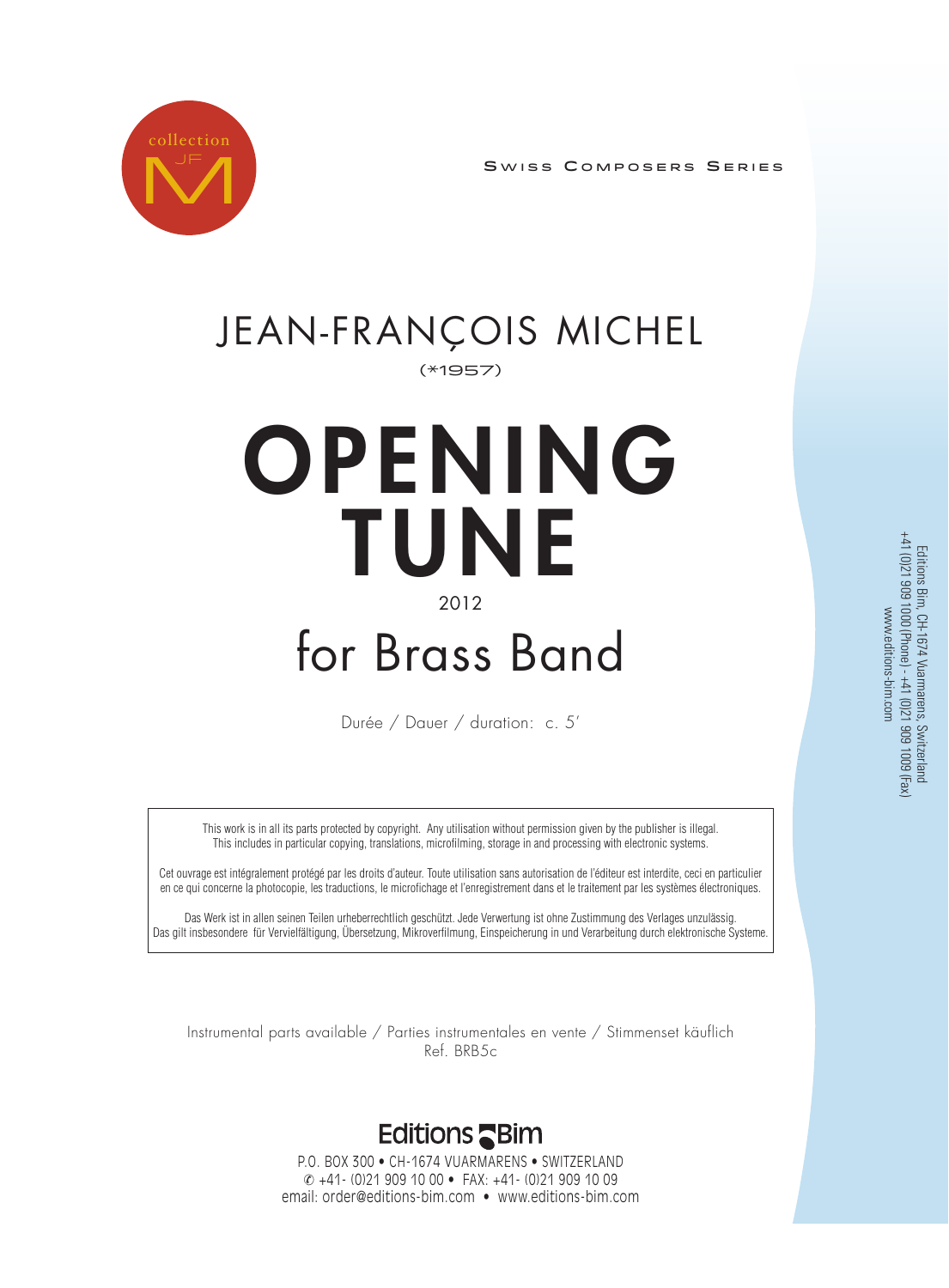### L'oeuvre

*Opening Tune* est une oeuvre brillante et festive que Jean-François Michel a spécialement conçue en levée de concert de brass band.

La dramatisation commence dès la première mesure du moderato initial avec les percussions qui créent l'atmosphère sur une longue tenue pianissimo des basses. Suivent de brèves interventions des cuivres et quelques sonneries des cornets tutti lancées depuis les coulisses, un peu comme les signes avant-coureurs d'un orage musical. Tous les pupitres des cuivres et percussions vont alors s'allier pour faire déferler rythmes, chants et contrechants jusqu'à l'Allegro central qui passe en conclusion à une variation solennelle du tempo primo. Le public est attentif à la suite du programme...

#### The work

Opening Tune is a new brilliant and festive work by Jean-François Michel, and it was specifically conceived as a brass band concert starter.

The dramatic effects commence with the very first measure of the initial moderato, when the percussion instruments create the atmosphere over underlying long and low pianissimo notes emanating from the basses. Short tutti brass interventions then follow, along with some tutti cornet calls sounding from backstage, which serve as harbingers of an imminent musical storm. All the brass and percussion then form an alliance to unleash rhythms, songs and counterpoints leading to the sounding of the central Allegro, which merges back to a final and solemn variation of the tempo primo. The audience is now ready to enjoy the concert...

### Das Werk

*Opening Tune* ist eine brillante und festliche Ouvertüre, die Jean-François Michel eigens zur Eröffnung eines Brass Band Konzertes komponierte. Die Dramaturgie start ersten Takten des Eine deratos, wo das Schla langen, tiefen pianissi der Bässe für Stimmun Darauf folgen kurze Ble einsätze und aus den Ku heraus einige tutti Korne faren als Vorboten eines  $lischen Sturms. Sämtlich<sub>•</sub>$ bläser- und Schlagzeug-F verbünden sich dann und Rhythmen, Arien und G $\epsilon$ lodien bis zum zentralen auf, welches dann zu ei lichen Variation des Ten führt. Nun ist das Publi bereit, das weitere Pro geniessen...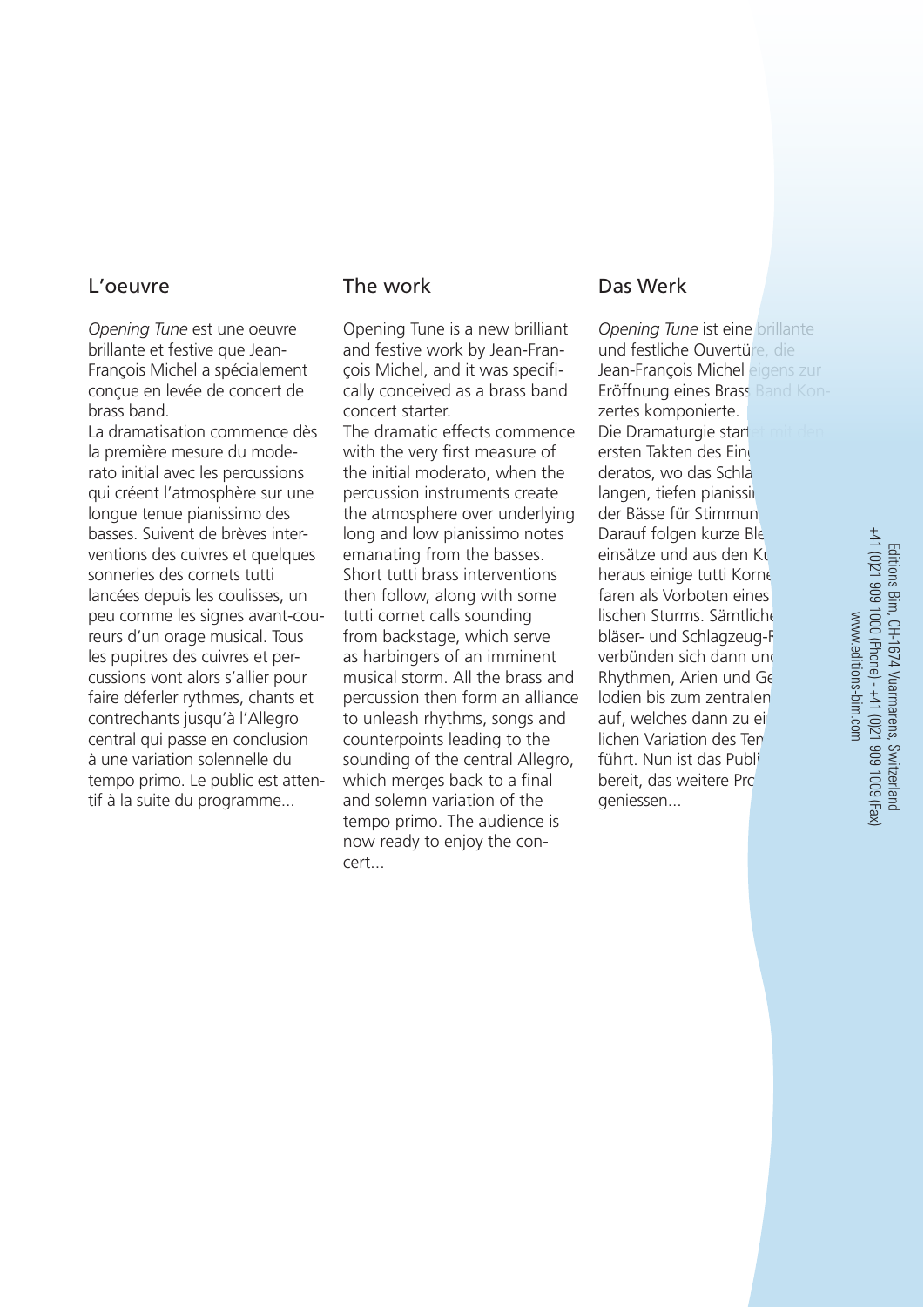

**© World copyright 2013 by EDITIONS BIM (Jean-Pierre Mathez), CH-1674 Vuarmarens / SwitzerlandTOUS DROITS RÉSERVÉS - ALLE RECHTE VORBEHALTEN - ALL RIGHTS RESERVEDwww.editions-bim.com**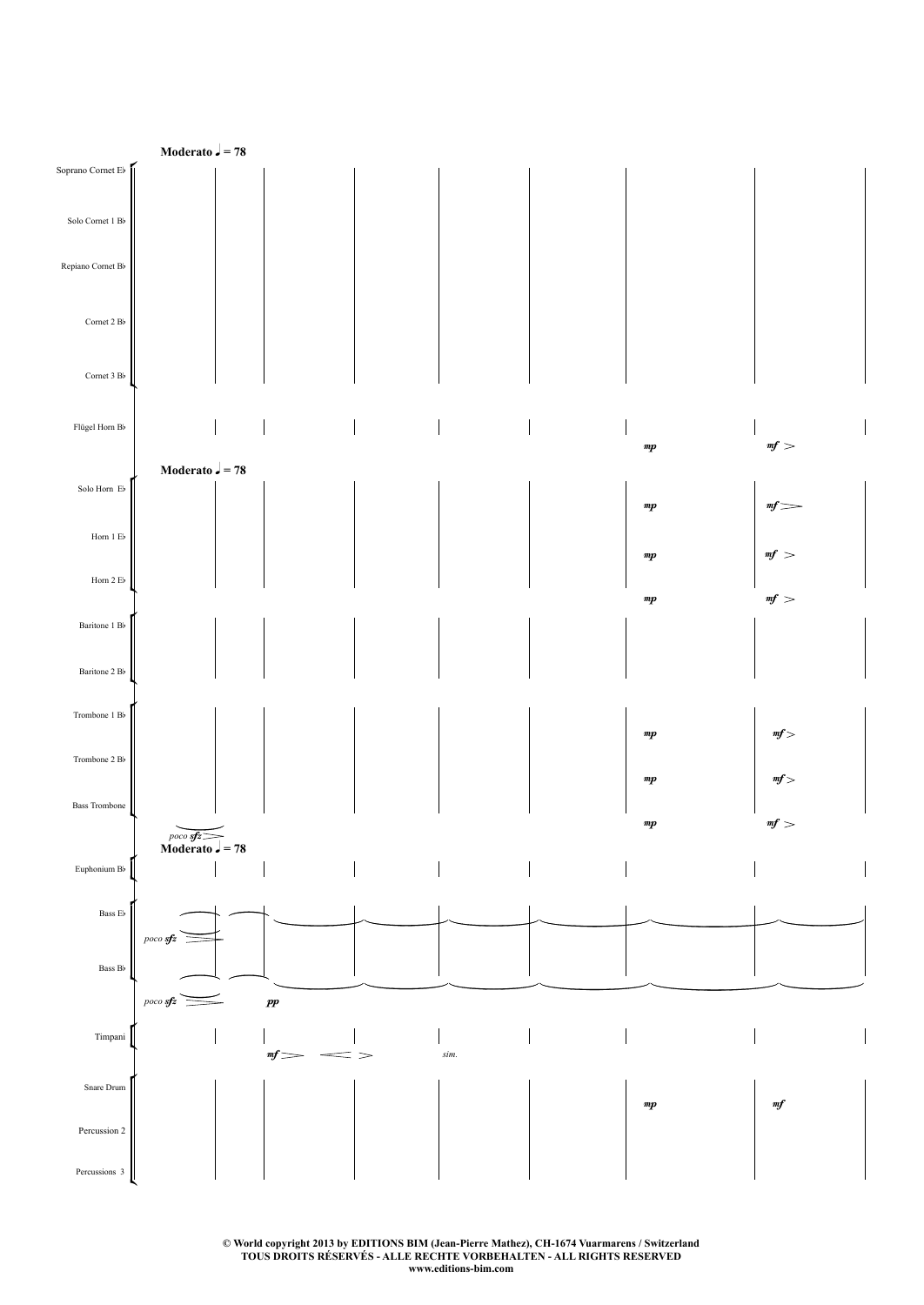

*Unauthorized duplications are illegal – Les reproductions non-autorisées sont illicites – Unerlaubte Vervielfältigungen sind rechtswidrig*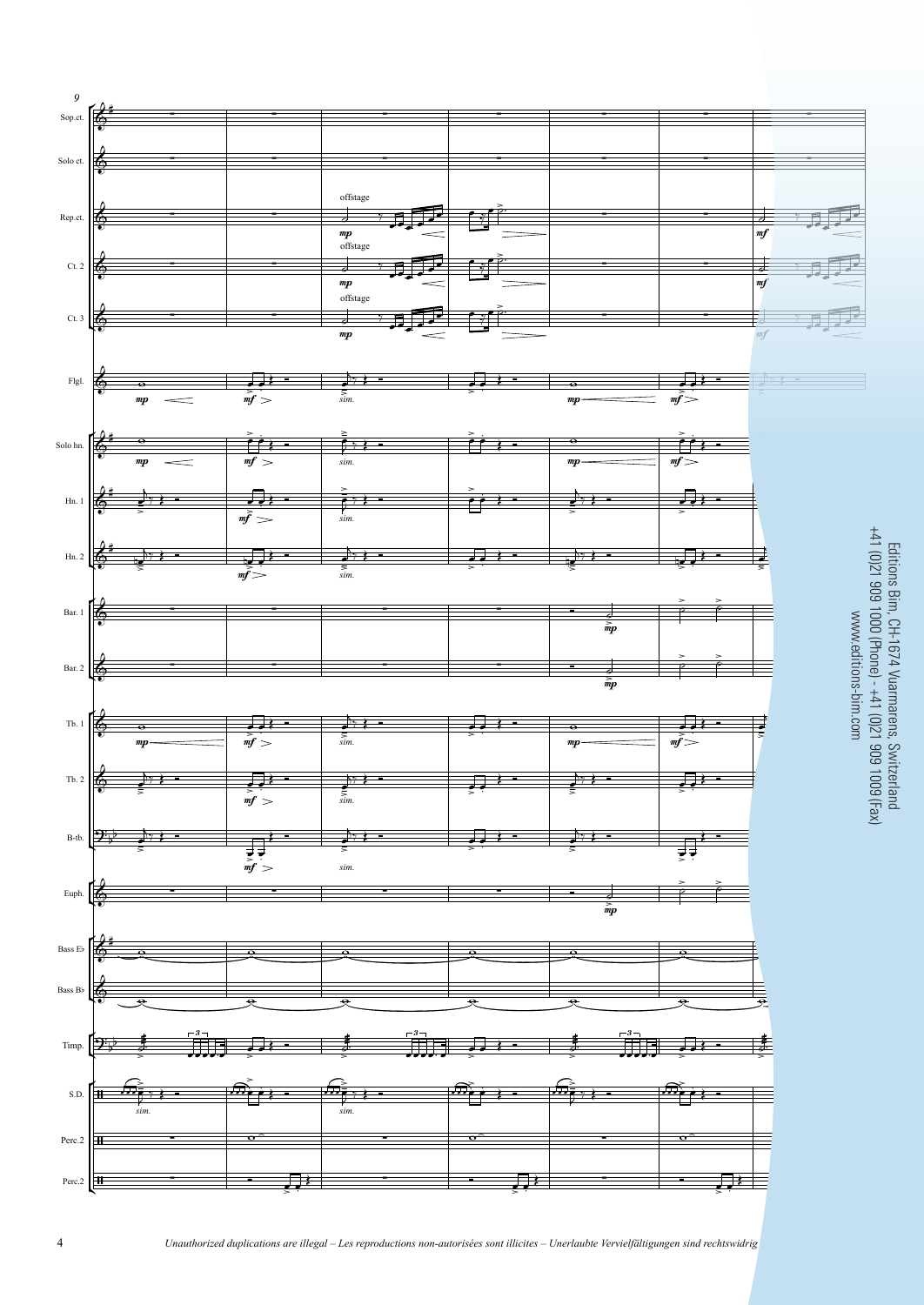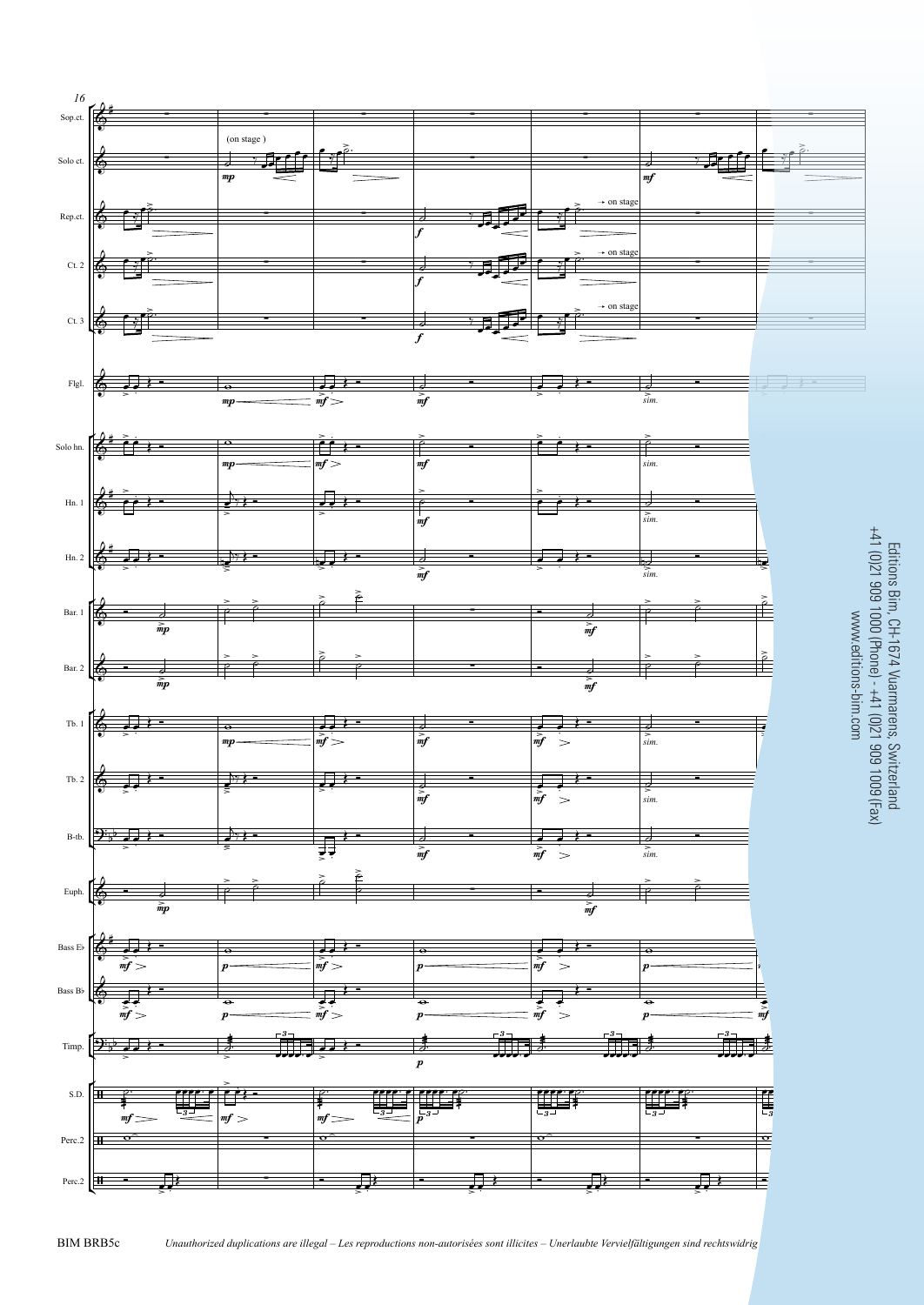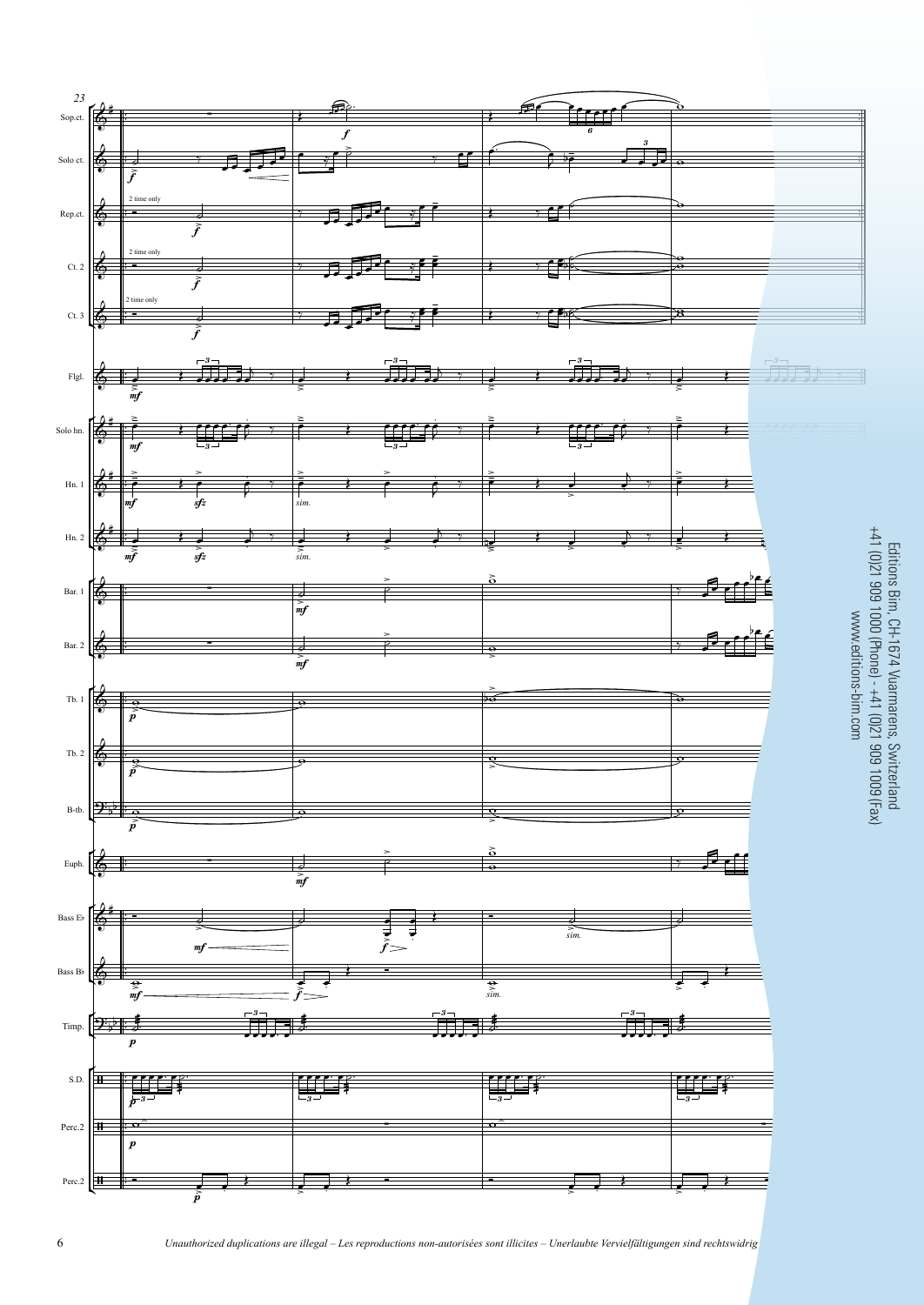

™ ™ ™ ™ ™ ™ ™ ™ ™ ™

*Unauthorized duplications are illegal – Les reproductions non-autorisées sont illicites – Unerlaubte Vervielfältigungen sind rechtswidrig*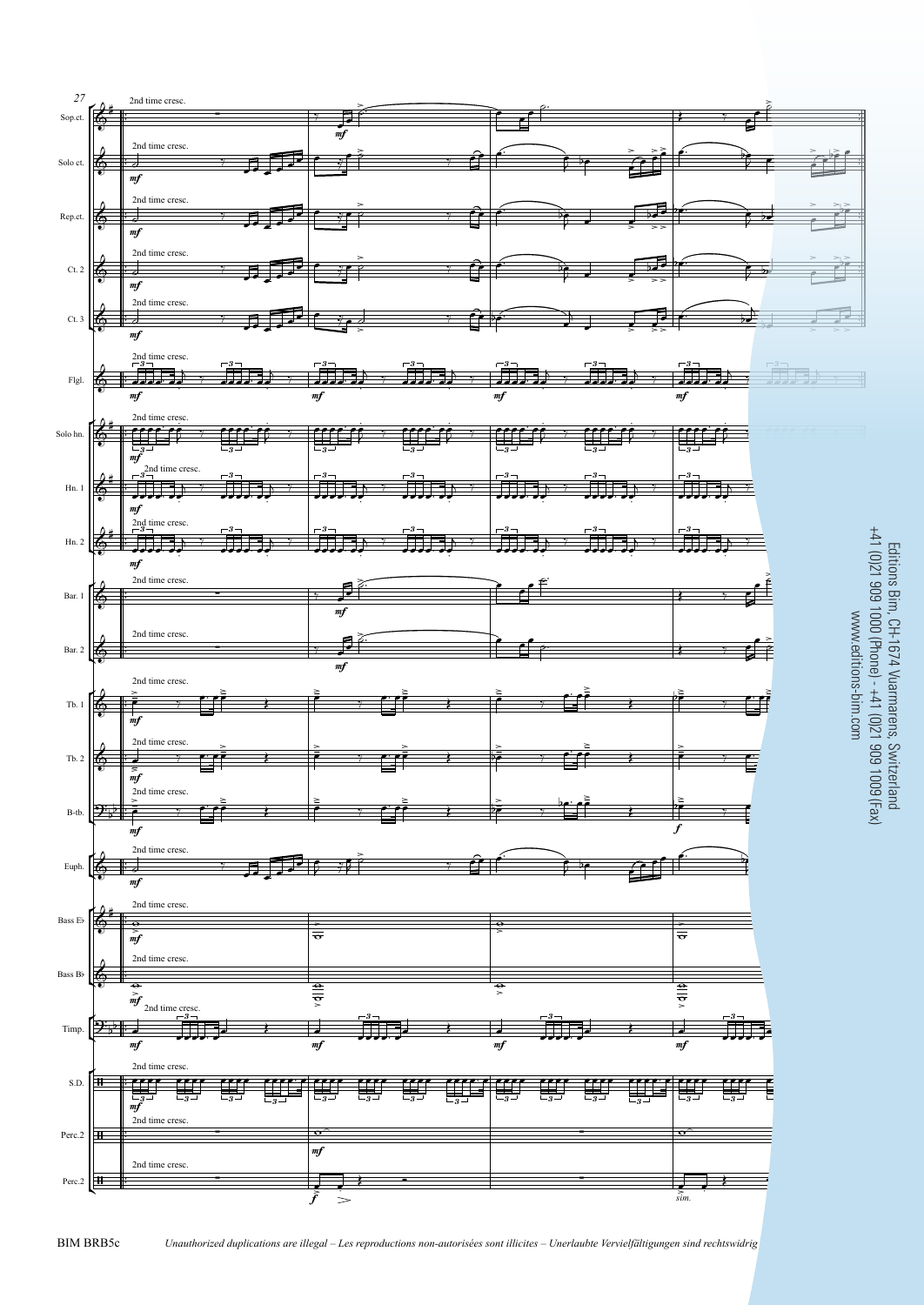![](_page_7_Figure_0.jpeg)

*Unauthorized duplications are illegal – Les reproductions non-autorisées sont illicites – Unerlaubte Vervielfältigungen sind rechtswidrig*

 $\frac{1}{2}$ .<br>នាយ<br>សាន្ត<br>សាន្ត  $\frac{5}{2}$   $\frac{1}{2}$   $\frac{1}{2}$   $\frac{1}{2}$   $\frac{1}{2}$  $\begin{array}{c}\n\text{and} \\
\uparrow +\text{and} \\
\downarrow +\text{and} \\
\downarrow +\text{and} \\
\downarrow +\text{and} \\
\downarrow +\text{and} \\
\downarrow +\text{and} \\
\downarrow +\text{and} \\
\downarrow +\text{and} \\
\downarrow +\text{and} \\
\downarrow +\text{and} \\
\downarrow +\text{and} \\
\downarrow +\text{and} \\
\downarrow +\text{and} \\
\downarrow +\text{and} \\
\downarrow +\text{and} \\
\downarrow +\text{and} \\
\downarrow +\text{and} \\
\downarrow +\text{and} \\
\downarrow +\text{and} \\
\downarrow +\text{and} \\
\downarrow +\text$  $\frac{3}{2}$ Editions Bim, CH-1674 Vuarmarens, Switzerland +41 (0)21 909 1000 (Phone) - +41 (0)21 909 1009 (Fax)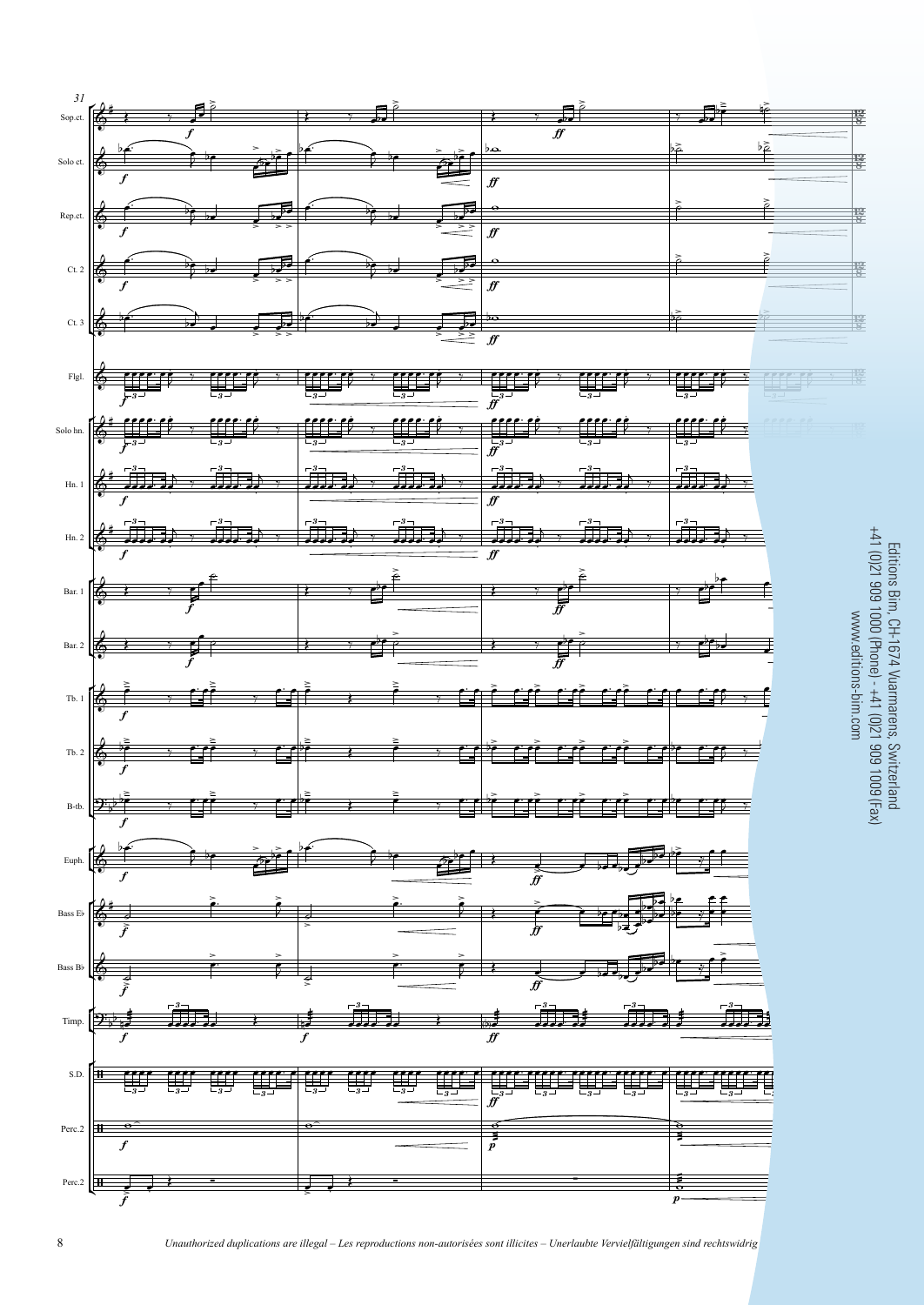![](_page_8_Figure_0.jpeg)